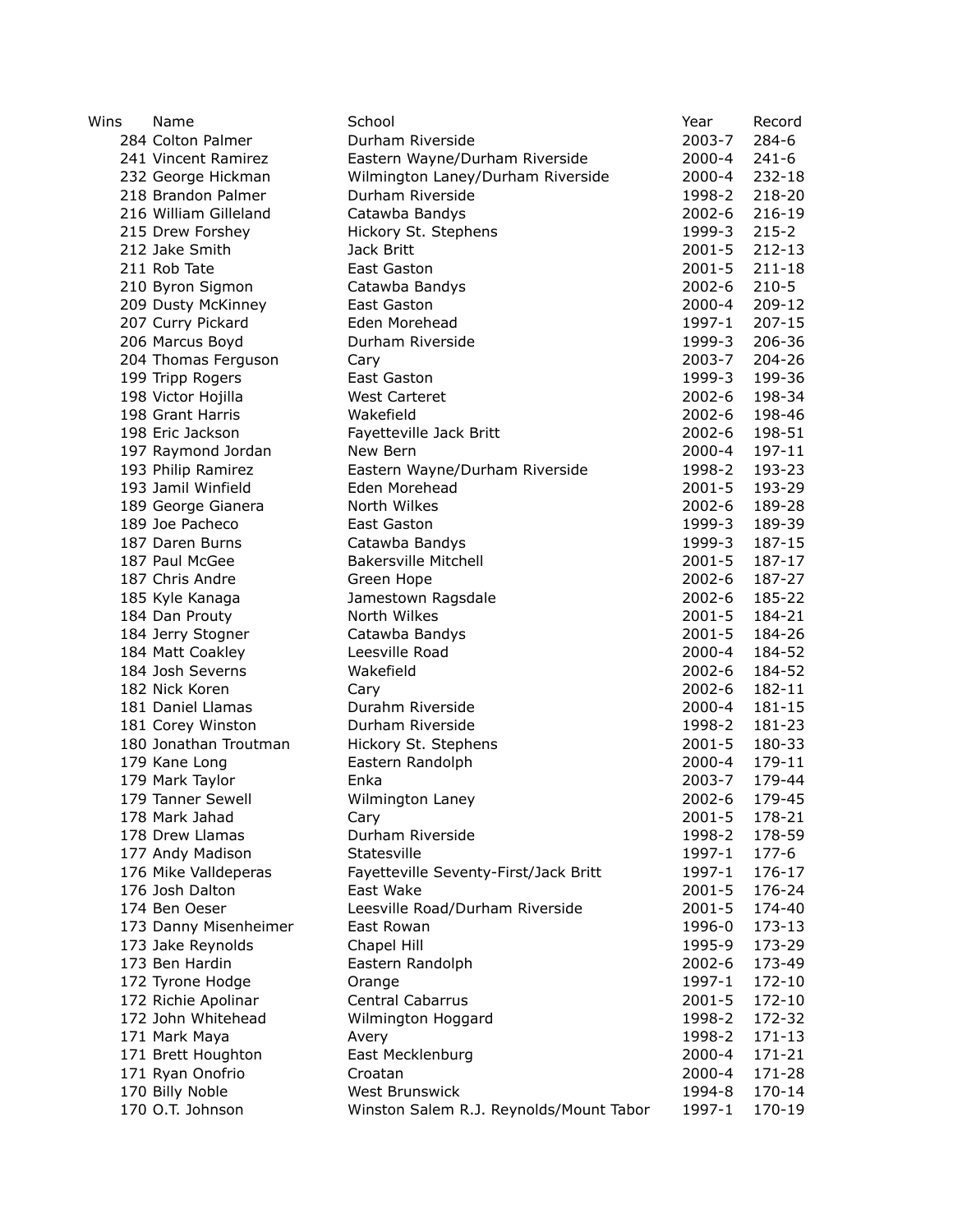| 170 Charles Mauldin                  | <b>East Gaston</b>              | 1999-3         | 170-41 |
|--------------------------------------|---------------------------------|----------------|--------|
| 170 Jake Lance                       | Enka                            | 2003-7         | 170-51 |
| 167 David Lowe                       | Currituck                       | 1994-8         | 167-10 |
| 167 Doug House                       | East Davidson                   | 1994-8         | 167-10 |
| 167 Justin Preece                    | D.H. Conley                     | 2000-4         | 167-15 |
| 167 Lucas Bandy                      | Catawba Bandys                  | 1998-2         | 167-45 |
| 166 Steve Fox                        | East Rowan                      | 1996-0         | 166-15 |
| 166 Chris Tobin                      | Cary                            | 1996-0         | 166-42 |
| 166 Dorian Monds                     | Durham Riverside                | 2003-7         | 166-43 |
| 164 Jason Fair                       | Mount Pleasant                  | 1992-6         | 164-16 |
| 164 Sean McIntosh                    | Catawba Bandys                  | 1996-0         | 164-18 |
| 164 Craig McIntosh                   | Catawba Bandys                  | 2001-5         | 164-25 |
| 164 Keith Harris                     | South Davidson                  | 1999-3         | 164-29 |
| 163 Ritz Etter                       | Albemarle/Kannapolis A.L. Brown | 1990-4         | 163-12 |
| 163 Sheldon Wilder                   | Durham Riverside                | 2003-7         | 163-15 |
| 163 Daniel Elliott                   | Fuquay-Varina                   | 1997-1         | 163-25 |
| 162 Jared Raymond                    | Eden Morehead                   | 1995-9         | 162-14 |
| 162 Drake Dickenson                  | Eden Morehead/Magna Vista VA    | 1997-1         | 162-15 |
| 162 Shawn Davis                      | Eastern Randolph                | 1997-1         | 162-16 |
| 162 Todd Bigelow                     | Havelock                        | 1999-3         | 162-22 |
| 162 Garrett Atkinson                 | Wautauga                        | 1998-2         | 162-22 |
| 162 Abel Trujillo                    | Durham Riverside                | 1998-2         | 162-23 |
| 160 Phillip Bohanon                  | Enka                            | 1998-2         | 160-12 |
| 160 Mitchell Porter                  | Gray's Creek                    | 2002-6         | 160-19 |
| 160 Carl Elliot                      | Fuquay-Varina                   | 1996-0         | 160-23 |
| 160 Travis Turner                    | Eastern Wayne                   | 2002-6         | 160-31 |
| 160 Andrew Hoffert                   | Apex                            | 1996-0         | 160-34 |
| 158 Kendrick Knight                  | Havelock                        | 1994-8         | 158-16 |
|                                      | West Lincoln                    | 2002-6         | 158-29 |
| 158 Matt Avery<br>158 Garrett Harris | Wakefield                       | 2000-4         | 158-35 |
|                                      |                                 |                |        |
| 158 Nick Sgroi                       | <b>Bishop McGuinness</b>        | 2007-11 158-41 |        |
| 157 Robbie Lail                      | Hickory St. Stephens            | 1992-6         | 157-16 |
| 157 David House                      | East Davidson                   | 1995-9         | 157-28 |
| 157 Shane Edwards                    | Raleigh Athens Drive            | 1993-7         | 157-31 |
| 156 Ben Ray                          | Apex                            | 2001-5         | 156-24 |
| 156 Jimmie Long                      | Eastern Randolph                | 2000-4         | 156-29 |
| 155 Steve Wilson                     | <b>Burlington Cummings</b>      | 1987-1         | 155-10 |
| 155 Zach Breitenbach                 | Cary                            | 1993-7         | 155    |
| 155 Charlie Walker                   | Durham Riverside                | 1996-0         | 155-25 |
| 155 Jason Talley                     | South Granville                 | 1992-6         | 155-28 |
| 155 Tony Cress                       | <b>Northwest Cabarrus</b>       | $2001 - 5$     | 155-42 |
| 155 Nathan Sefcik                    | Hickory St. Stephens            | 1999-3         | 155-52 |
| 155 Collin Eichhorn                  | <b>Bishop McGuinness</b>        | 2007-11        | 155-38 |
| 154 Ronny Denham                     | Southern Wayne                  | 1992-6         | 154-11 |
| 154 Josh Fleshman                    | Forbush                         | 2000-4         | 154-17 |
| 154 Ben Smith                        | Central Cabarrus                | $2002 - 6$     | 154-23 |
| 154 Doug Long                        | Eastern Randolph                | $2000 - 4$     | 154-24 |
| 154 Matthew Postell                  | Gastonia Forestview             | 2003-7         | 154-24 |
| 154 Shane Crenshaw                   | Gastonia Forestview             | $2002 - 6$     | 154-29 |
| 154 Antonio Rojo                     | West Lincoln                    | $2001 - 5$     | 154-35 |
| 154 Devoris Hinton                   | Tarboro                         | 1996-0         | 154-39 |
| 154 B.J. Murray                      | Durham Riverside                | 2003-7         | 154-50 |
| 153 Mike Kendall                     | Albemarle                       | 1987-1         | 153-0  |
| 153 Jamie Hamilton                   | Anson                           | 1992-6         | 153-4  |
| 153 Terreyl Williams                 | Durham Riverside                | 2000-4         | 153-40 |